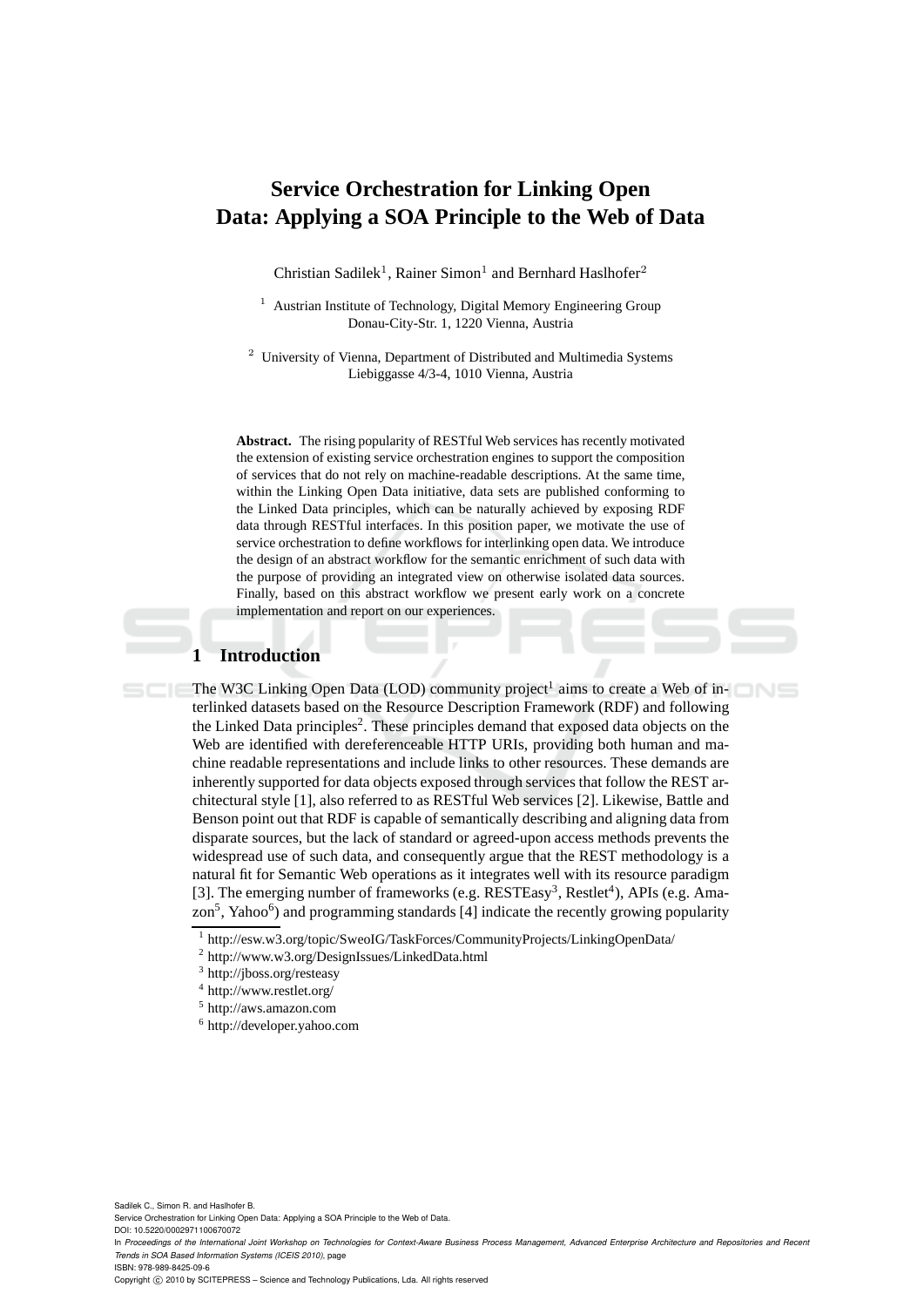of RESTful Web services. This popularity has led to extensions of existing service orchestration engines like Apache  $ODE<sup>7</sup>$  to incorporate this type of services, which are not built upon machine-readable descriptions. As a fundamental building block of service oriented architectures, service orchestration is an approach to service composition that describes how Web services interact [5]. It enables the definition of executable workflows as combination of Web services to support compositionality and reuse without demanding locally deployed services [6]. In this paper, we argue that due to these benefits, executable workflows can simplify and further facilitate the interlinking of open data. We present the design and implementation of a workflow for semantic enrichment of unstructured content from existing applications to integrate it in the Web of Data.

#### $\boldsymbol{2}$ **Background and Related Work**

Service orchestration for Semantic Web services is also addressed by Nitzsche et al. presenting an extension to BPEL<sup>8</sup> using a WSDL-less interaction model [7]. The extension, called BPEL4SWS, motivated the implementation of an execution engine for semantic business processes [8]. Other approaches are based on templates [9] or a novel programming language [10]. For our work, we are aiming to use standard-conforming BPEL instances without process description extensions to facilitate the support for different service or chestration engines which we argue is crucial to maintain reusability.

A system that employs Named Entity Recognition (NER) and human feedback to link news content to DB pedia<sup>9</sup> is shown by Kobilarov et al. in [11]. A framework named Silk that enables discovering RDF links using a declarative language for specifying link conditions is presented by Bizer et al. in [12], and Raimond et al. introduce an algorithm for automatic interlinking of music datasets in [13]. Further, a solution for finding equivalent geospatial entities in the Web of Data for creating links between them is given by Auer et al. in  $[14]$ . **DESI**  $\Box$ **IONS** 

We present a semi-automatic approach which incorporates workflows and human feedback. Our work is complementary to the aforementioned approaches as it also operates on extracted entities within different data sources in order to discover relationships between them. In fact, if Web service interfaces were implemented on top of these existing components they could be employed as services within workflows for interlinking open data. Within our workflows an optional step is carried out prior to link discovery to identify named entities of different types in unstructured content using existing entity recognition services.

#### $\mathbf{3}$ **Workflow Design**

The abstract workflow depicted in Fig. 1 is suitable for interlinking open data. The workflow exposes a service that takes a query string as parameter and initiates the workflow's execution. This query string is used to formulate a search request for a LOD

 $7$  http://ode.apache.org

<sup>&</sup>lt;sup>8</sup> www.oasis-open.org/committees/wsbpel

 $^9$ http://dbpedia.org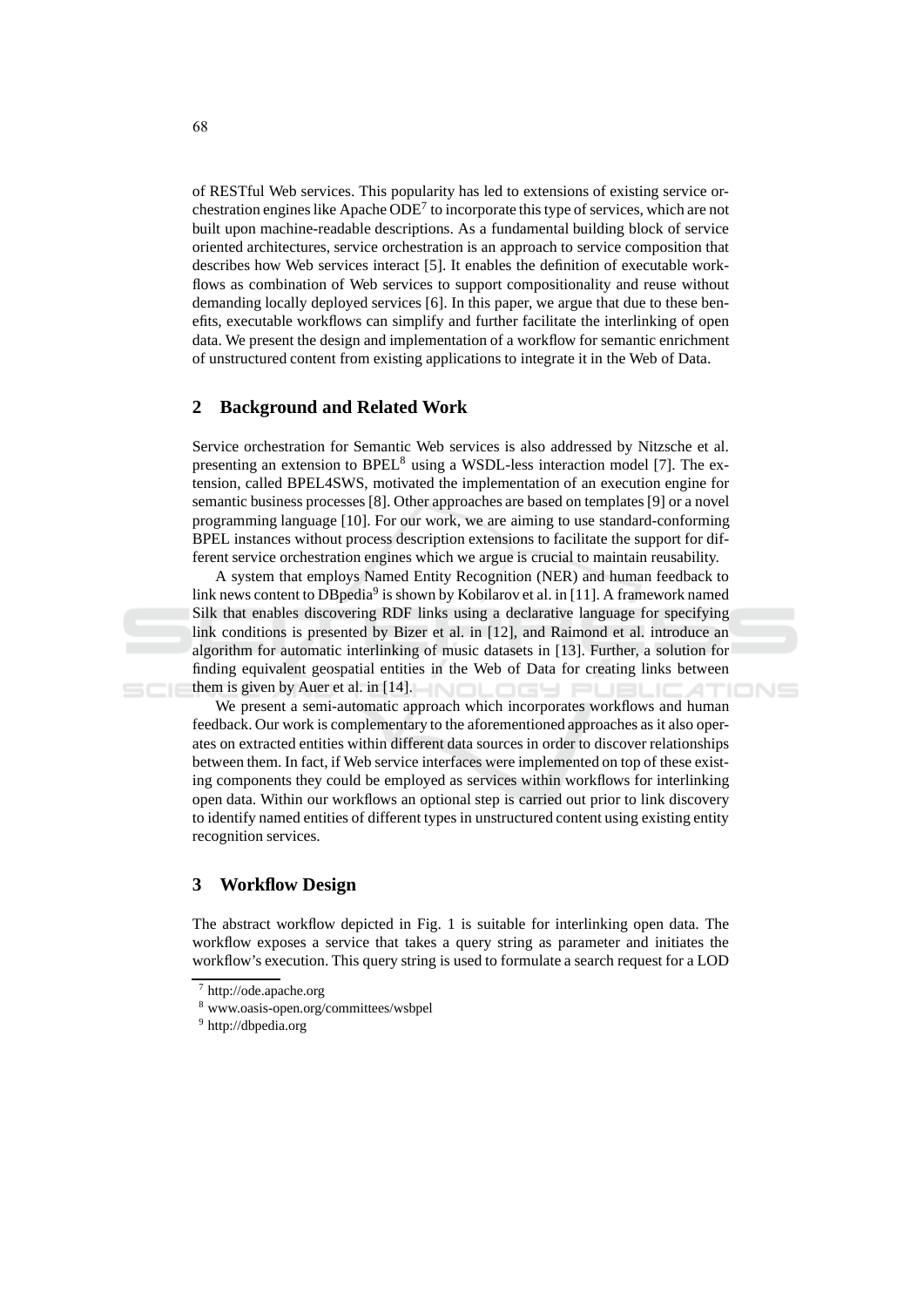

Fig. 1. Abstract workflow for interlinking open data. Assign activities and result polling have been omitted for brevity.

source to retrieve the source data set. The first activity of the Link Resources scope invokes an *Entity Recognition Service* in order to analyze textual fields and return named entities found in the text. This activity can be skipped if link discovery can be carried out based on existing entities in the source data. The subsequent invocation of the Link Discovery Service aims to retrieve dereferenceable URIs for the identified entities. As RDF/XML is assumed to be the representation format, it is possible to execute  $XPath^{10}$ expressions against the source data and to formulate a loop for iterating through all resources in the source data set. The loop iterations can safely be executed in parallel because iterations operate on distinct resources without any shared mutable state. However, avoiding the overutilization of external services is an argument for sequential loop iteration. The described two-step approach to linking resources offers a certain flexibility. For example: A Geoparser<sup>11</sup> could be employed as an *Entity Recognition Service* to parse unstructured content for location names and return the discovered entities embedded in XML. Then a service like GeoNames<sup>12</sup> could be used as a *Link Discovery* Service to return dereferenceable URIs for the corresponding locations. We will describe an additional application of this approach in greater detail in the next section.

If the returned URIs are complemented by values that express the certainty of the matching concept, or in the case that multiple URIs are returned for ambiguous entities,

**JNS** 

<sup>&</sup>lt;sup>10</sup> http://www.w3.org/TR/xpath

<sup>&</sup>lt;sup>11</sup> http://geoparser.digmap.eu/

 $12$  http://www.geonames.org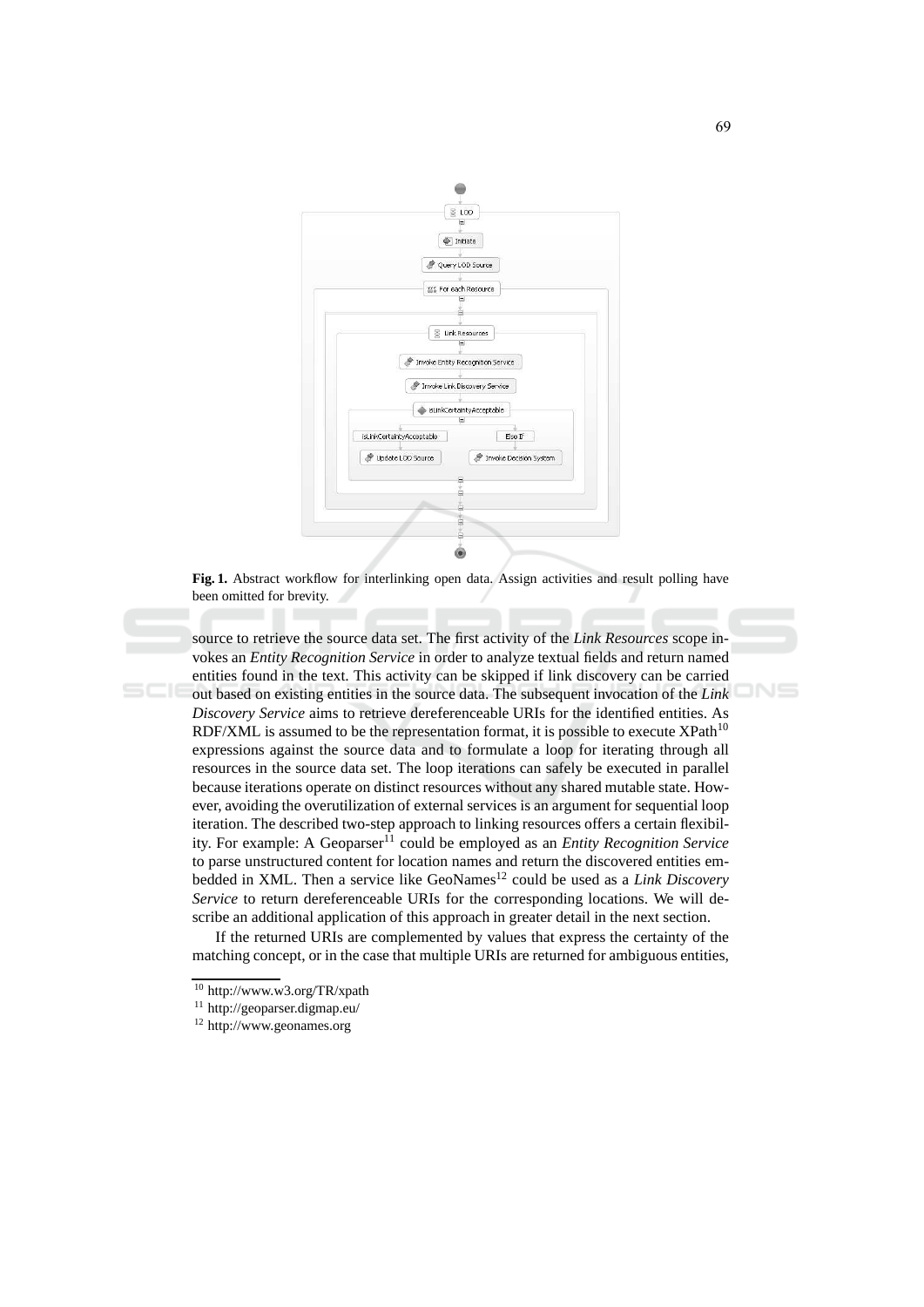a decision will have to be made before assigning the link and updating the resource to ensure the semantic validity. This decision is based on the condition of the activity isLinkCertaintyAcceptable. It could for example be based on a threshold for the determined certainty or on an XPath count operation for the number of links in the provided service output. If the condition evaluates to *true* the link to the URI will be created and assigned to the resource. Finally, the resource is modified by sending an update request to the LOD source. This is done by either sending an SPARQL/Update<sup>13</sup> statement, if provided by the Link Discovery Service, or using a HTTP PUT request to send the updated triples as RDF/XML representation. In case the condition evaluates to *false*, a separate service will be invoked that collects decisions to be made collaboratively by users. In this case the resource will be updated as soon as the positive decision has been made.

For the invocation of asynchronous operations on RESTful Web services we have decided to use a result polling mechanism as an alternative to callbacks based on message correlation. The latter requires the introduction of state to any implementation case which violates the key REST principle of stateless communication. It is therefore assumed that for such invocations on RESTful Web services a task or job identifier is synchronously returned which in turn can be used to frequently poll for the result within a loop activity as shown in Fig. 2. This activity is terminated as the result becomes available.



Fig. 2. Invocation of a RESTful Web service with result polling as an alternative to callbacks based on message correlation.

#### $\overline{\mathbf{4}}$ **Workflow Implementation**

The prototypical implementation of the abstract workflow presented in the previous chapter makes use of a LOD source for multimedia annotations. This data source is utilized by a set of Web applications that enable users to collaboratively associate their knowledge with multimedia objects and fragments in the form of unstructured text. The use case we implement is to semantically enrich these user-contributed annotations by linking them to matching geographic resources using the *rdfs:seeAlso* predicate with the purpose of being able to provide an integrated view on these resources. Although the workflow is currently executed on a batch job basis, the annotation application's

<sup>&</sup>lt;sup>13</sup> http://www.w3.org/Submission/SPARQL-Update/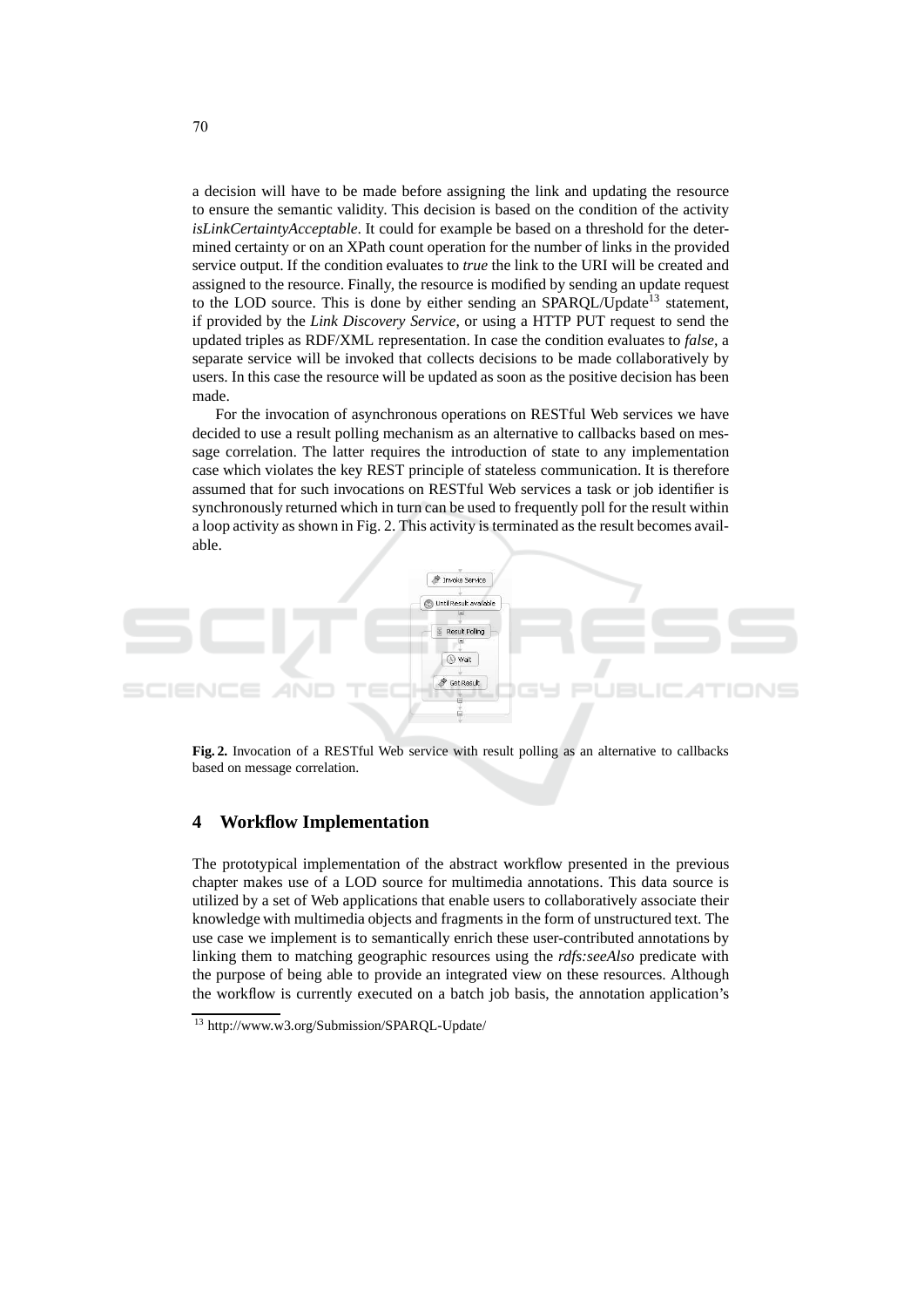architecture would allow to configure workflow invocations on certain pre-defined application events (e.g. when an annotation is created, referred to or updated).

The workflow is implemented in BPEL 2.0 using Apache ODE 1.3.3 as a service orchestration engine. ODE includes a set of WSDL 1.1 extensions to describe invocations of REST ful Web service operations. The workflow is querying the recently added annotations at the RESTful annotation backend. The user contributed content is then sent to OpenCalais<sup>14</sup>, a service that creates semantic metadata based on unstructured text. The OpenCalais Web service returns the metadata as resources represented in RDF/XML. Therefore, the relevant links can be extracted and added to the annotation model. Open-Calais serves as both an Entity Recognition Service and a Link Discovery Service here. The provided *resource type* and *relevance* fields can be used to decide which links should be stored directly and which should be accepted by users first and therefore need to be sent to the decision system. In this example, we have decided to accept all links to cities and countries (of types http://s.opencalais.com/1/type/er/Geo/City and http://s.opencalais.com/1/type/er/Geo/Country) with a relevance score above 0.7. It is only a matter of adapting the selection criteria to change the workflow to identify and link to entities of a different domain or category like person for instance.

#### 5 **Conclusions**

In this paper, we have exemplified how orchestration of RESTful Web services can facilitate the interlinking of open data. We have defined a basic abstract workflow that utilizes named entity recognition and link discovery services, and is augmented by a decision stage in which ambiguous link occurrences can be resolved through human intervention. Furthermore, we have motivated that LOD sources should support updates of resources using either an RDF/XML representation or the SPARQL/Update language to enable the collaborative interlinking of open datasets. We have not aimed to create semantic bridges for existing services by either mapping fields and parameters to an ontology or by wrapping or even recreating services to map REST operations to Semantic Web operations. The only requirement for the services used was the existence of an XML Schema<sup>15</sup> to define how to access input and output data.

The initial motivation for our work was that we currently see a gap between the vast amount of content created on the Web in partly unstructured, distributed and collaborative manner and the Web of Data which is built on the notion of publishing structured data using machine readable languages. We have shown that this challenge can be addressed by employing established technologies for Enterprise Information Systems: By offering an infrastructure that can access content from various sources and tie together different named entity recognition and link discovery services quickly and effortlessly, they can unlock content from existing applications for the domain of the Semantic Web.

For future work, we will focus on improving the decision system to better support the (collaborative) human interaction within the workflows. We plan to experiment with a broad range of services using different service orchestration engines and workflow languages to research how to efficiently modify records in the Web of Data using

<sup>&</sup>lt;sup>14</sup> http://www.opencalais.com

<sup>&</sup>lt;sup>15</sup> http://www.w3.org/XML/Schema